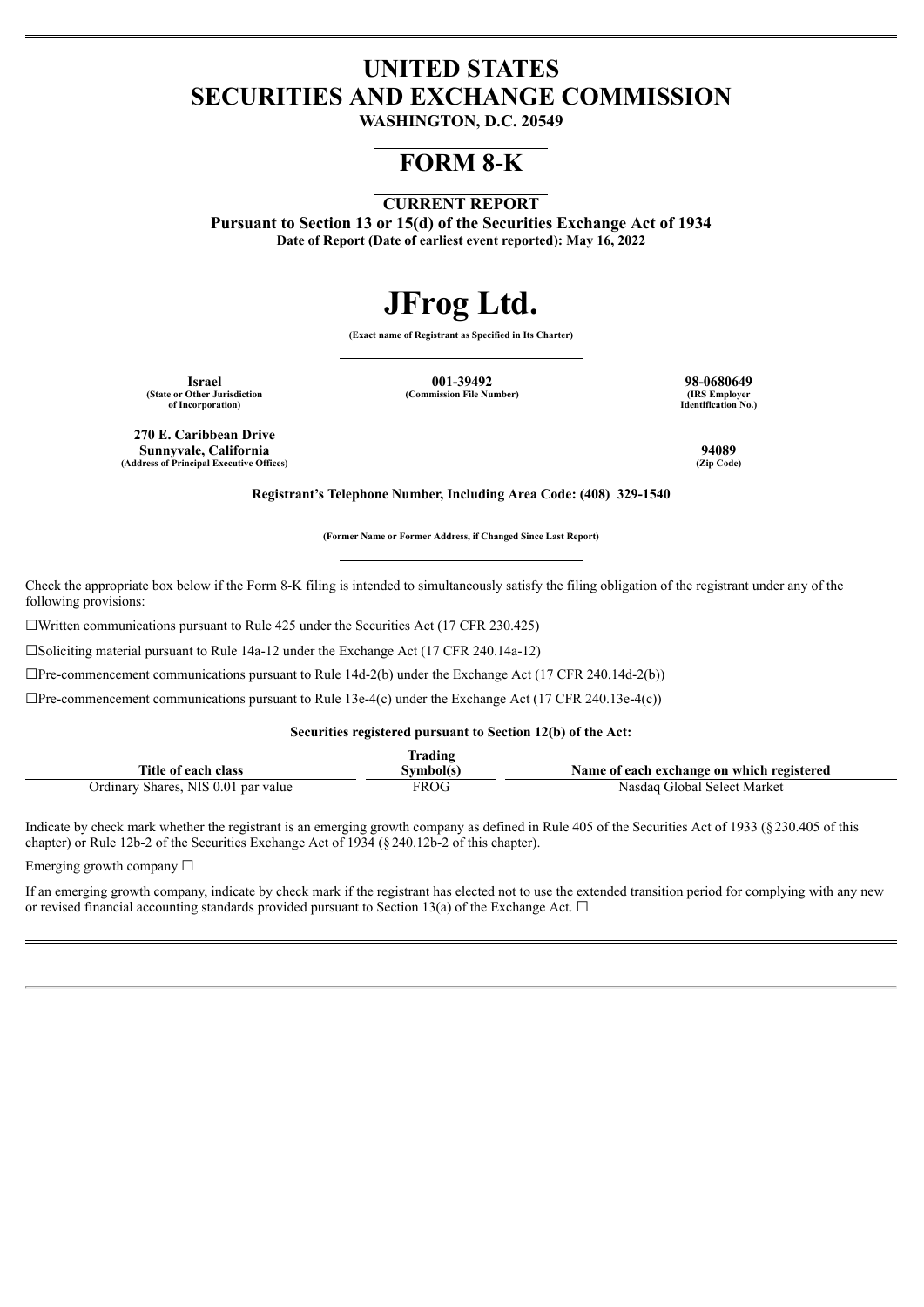#### **Item 5.07 Submission of Matters to a Vote of Security Holders.**

(a) On May 16, 2022, JFrog Ltd. ("JFrog" or the "Company") held an annual general meeting of shareholders (the "Annual General Meeting") at the Company's offices at 270 E. Caribbean Drive, Sunnyvale, California 94089. As of the close of business on April 6, 2022, the record date for the Annual General Meeting (the "Record Date"), there were 98,665,948 ordinary shares of JFrog issued and outstanding and entitled to vote at the Annual General Meeting. As of the Record Date, there were no preferred shares of JFrog issued and outstanding. At least 33 and 1/3<sup>rd</sup> of the issued JFrog shares were present or represented at the Annual General Meeting with respect to the proposals below, constituting a quorum for purposes of each proposal.

(b) The certified results of the matters voted on at the Annual General Meeting are set forth below, with fractional share totals rounded down to the nearest whole share.

*Proposal No. 1* - Election of Frederic Simon, Andy Vitus and Barry Zwarenstein as directors for a term of three (3) years, expiring at the end of the 2025 annual general meeting of shareholders or until their respective successors are duly elected and qualified or until such director's earlier death, resignation or removal:

| <b>Nominee</b>    | For        | Against    | Abstain | <b>Broker Non-Votes</b> |
|-------------------|------------|------------|---------|-------------------------|
| Frederic Simon    | 51,121,969 | 10,732,276 | 21,239  | 17.534.440              |
| Andy Vitus        | 51,793,886 | 10.041.453 | 40,145  | 17.534.440              |
| Barry Zwarenstein | 51,857,336 | 9,976,201  | 41.946  | 17.534.440              |

Each of the above nominees was elected.

*Proposal No. 2* – Advisory vote on the frequency of future shareholder advisory votes on the compensation of our named executive officers:

| l Year                 | Years                  | Years             | Abstair           | Non-<br>-Votes<br>Broker |
|------------------------|------------------------|-------------------|-------------------|--------------------------|
| .7770C<br>26,<br>1,03. | 32.074<br>ر د سال<br>. | $\sim$ 0.0 $\sim$ | 29<br>120<br>.158 | $\Delta A$               |

Based on the votes set forth above, the shareholders advised that they were in favor of every three years as the frequency of holding a non-binding advisory vote on named executive officer compensation. Consistent with the shareholder vote, the Board of Directors has determined that it will hold a non-binding advisory vote on the compensation paid to the Company's named executive officers every three years until the next required non-binding advisory vote on the frequency of holding future votes regarding named executive officer compensation.

*Proposal No. 3* – Approval and ratification of the re-appointment of Kost, Forer, Gabbay & Kasierer, a member of Ernst & Young Global, as the independent auditors of the Company for the period ending at the close of the next annual general meeting:

| For              | <b>gainst</b> | <b>Abstain</b>                     | <b>Non-Votes</b><br>Broker |
|------------------|---------------|------------------------------------|----------------------------|
| 539<br>78<br>146 | 205.938       | $\overline{r}$<br>446<br><u>JI</u> | ___                        |

The proposal received the affirmative vote of a majority of the votes cast by shareholders entitled to vote and therefore passed.

*Proposal No. 4* – Approval of changes to the compensation of Shlomi Ben Haim, JFrog's Chief Executive Officer, as described in the Company's Proxy Statement dated April 4, 2022 (the "Proxy Statement"):

| For        | Against   | Abstain | <b>Broker Non-Votes</b> |
|------------|-----------|---------|-------------------------|
| 57,034,958 | 4.810.810 | 29,715  | 7,534,440               |

The proposal received the affirmative vote of a majority of the votes cast by shareholders entitled to vote and therefore passed.

*Proposal No. 5* – Approval of changes to the compensation of Yoav Landman, JFrog's Chief Technology Officer, as described in the Proxy Statement:

| For            | gainst   | hstain                                                                              | <b>Non-Votes</b><br>Kroker |
|----------------|----------|-------------------------------------------------------------------------------------|----------------------------|
| 710<br>58,036. | .809.016 | 749<br>$20^{\circ}$<br>$\sim$ $\sim$ $\sim$ $\sim$ $\sim$<br><b>Service Service</b> | 440<br>$\sim$              |

The proposal received the affirmative vote of a majority of the votes cast by shareholders entitled to vote and therefore passed.

*Proposal No. 6* – Approval of changes to the compensation of Frederic Simon, JFrog's Chief Data Scientist, as described in the Proxy Statement:

| For        | gainst   | <b>bstain</b> | <b>Broker Non-Votes</b> |
|------------|----------|---------------|-------------------------|
| 48,345,52' | .499.887 | 30,075        | .440<br>34              |

The proposal received the affirmative vote of a majority of the votes cast by shareholders entitled to vote and therefore passed.